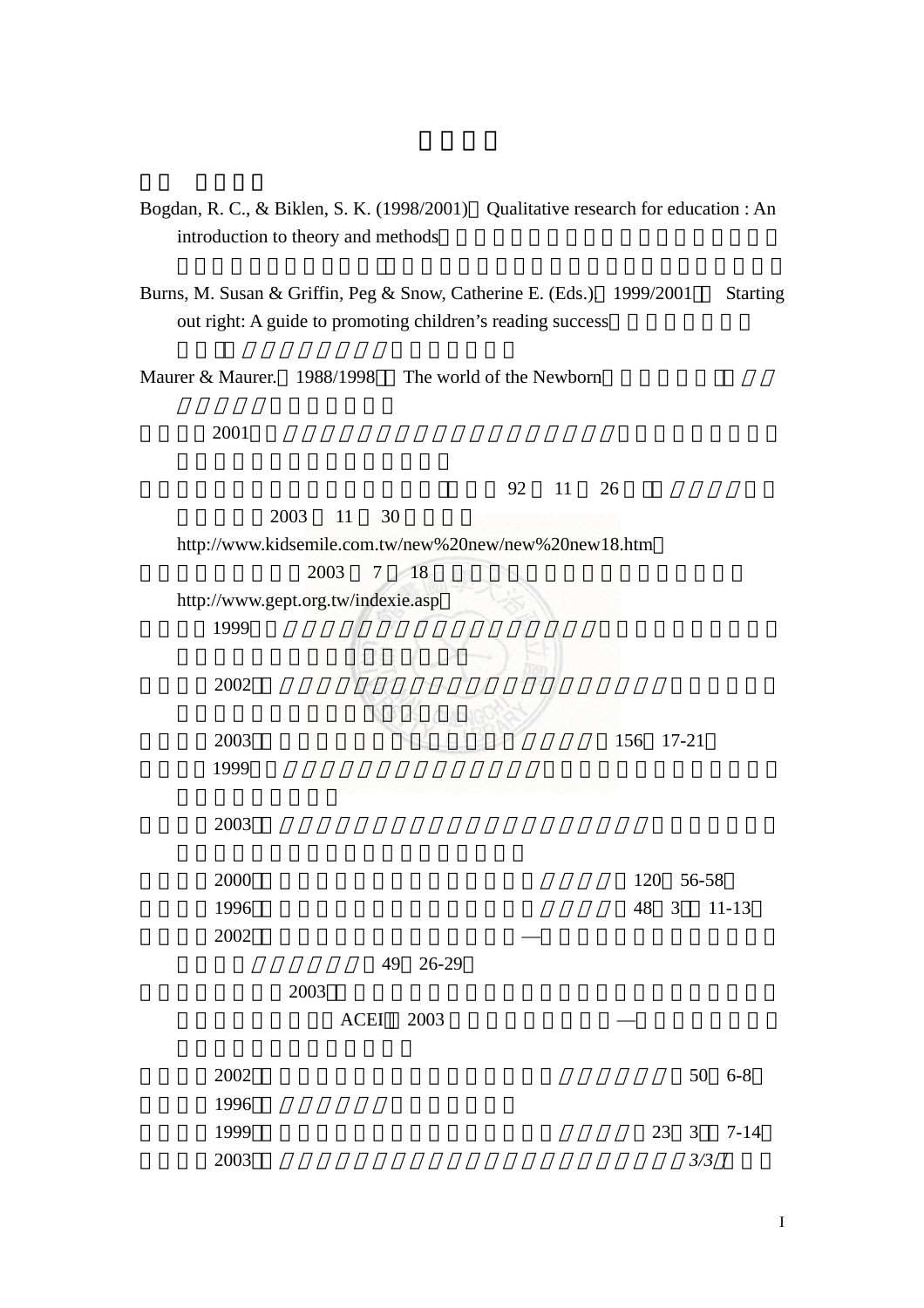院國家科學委員會專題研究計畫成果報告書(編號:NSC 01-2411-H-133-006 孫麗瑛 2002)。國小學童英文聲韻覺識能力及認字能力之相關研究 台中師範 徐麗球 1999)。國語文低成就學童閱讀能力亞型探討 台東師範學院國民教育  $2001.05$  $ACE1$  $2004$ 21 9 郭生玉(1999 心理與教育研究方法。台北:精華。  $2002$  $NSC$ 89-2411-H-018-008 粘惠雅 2001 幼稚園實施英語教學現況之研究*—*以台灣北區一個雙語班為例 彭慧玲 2002 「幼兒美語學習在幼稚園的定位」談幼兒教育 幼教資訊 135 5-8  $1996$  $85$  $2002$ 黃秀霜 1997 兒童早期音韻覺識對其三年後中文認字能力關係之縱貫性研究 30 263-288 2003 http://www.cy.gov.tw/AP\_Home/Upload/eDoc/ /92/09200010792 003.doc 劍橋小院士兒童英語認證。2003 7 18 月,英國劍橋認證中心(ILTEA Cambridge Examinations Centre http://www.cambridge.org.tw/timetable/date\_1.htm 蔡韻晴 2002)。雙缺陷假說在中文閱讀障礙之檢驗 各亞型認知成分之比較 鄭佩芬 2000)。中文與英文語音覺識和符號表徵之關係 中正大學心理研究所 盧貞穎 2003)。一年級學生音韻覺識之研究 國立台北師範學院兒童英語教學

蕭芳華(2002 。國際化趨勢?幼稚園美語教學大家談。幼教資訊 134 2-5  $2003$ 

II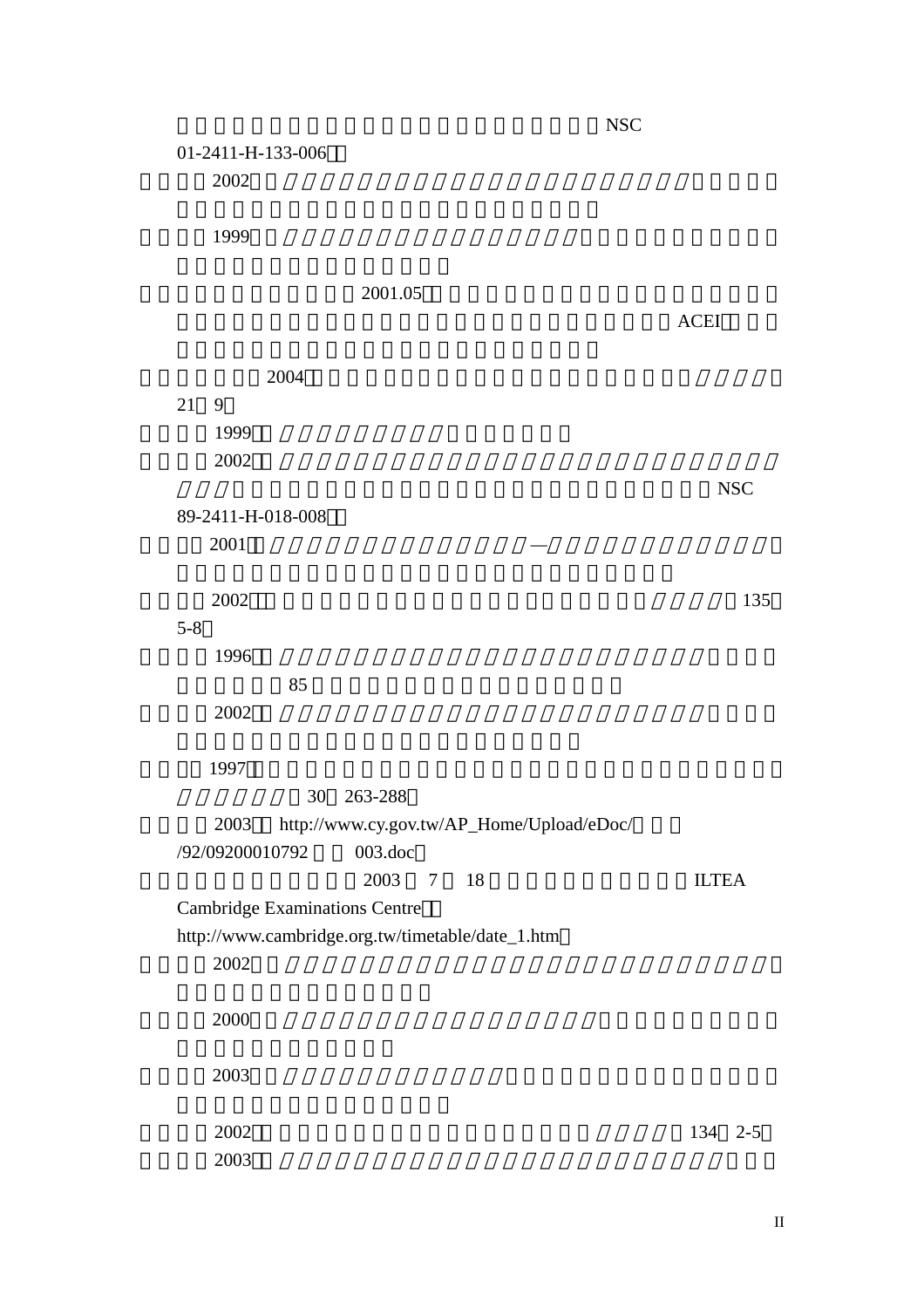| 2000 |                       |            |
|------|-----------------------|------------|
|      | NSC 89-2411-H-251-001 |            |
| 2002 |                       | 35 181-207 |
| 1999 |                       |            |
| 2002 |                       |            |

Adams, M. J. (1990). *Beginning to read: Thinking and Learning about Print*. Cambridge, Massachusetts: The MIT Press.

Adams, M. J., Foorman, B. R., Lundberg, I., & Beeler, T. (1998). *Phonemic awareness in young children: A class curriculum*. Baltimore: Paul H.Brookes.

Blachman, B. A. Ball, E. W. Black, R. & Tangel, Q. M. (2000). *Rode to the code: A phonological awareness program for young children*. Baltimore: Paul H.Brookes.

- Bradley, L.& Bryant, P. E. (1983). Categorizing sounds and learning to read: A causal connection. *Nature*, 301, 419-421.
- Bretherton, L., & Holmes, V. M. (2003). The relationship between auditory temporal processing, phonemic awareness, and reading disability. *Journal of Experimental Child Psychology*, 84(3), 218-43.
- Bruck, M. & Genesee, F. (1995). Phonological awareness in young second language learners. *Journal of Child Language*, 22, 307-324.
- Bus, A. G., van IJzendoorn, M. H. (1999). Phonological awareness and early reading: A meta-analysis of experimental training studies. *Journal of Educational Psychology*, 91(3), 403-414.
- Castle, J. M., Riach, J. & Nicholson, T. (1994). Getting off to a better start in reading and spelling: The effects of phonemic awareness instruction within a whole language program. *Journal of Educational Psychology,* 86, 350-359.
- Catts, H. W., Fey, Marc E., Zhang, X., & Tomblin, J. B. (2001). Estimating the risk of future reading difficulties in kindergarten children: A research-based model and its clinical implementation. *Language, Speech, and Hearing Services in Schools* , 32(1), 38-50.
- Ericson, L. & Juliebö, M. F. (1998). *The phonological awareness handbook for kindergarten and primary teacher*. Delaware: International reading association.
- Gilbertson, M., & Bramlett, R. K. (1998). Phonological Awareness Screening To Identify At-Risk Readers: Implications for Practitioners. *Language, Speech, and Hearing Services in Schools,* 29(2), 109-116.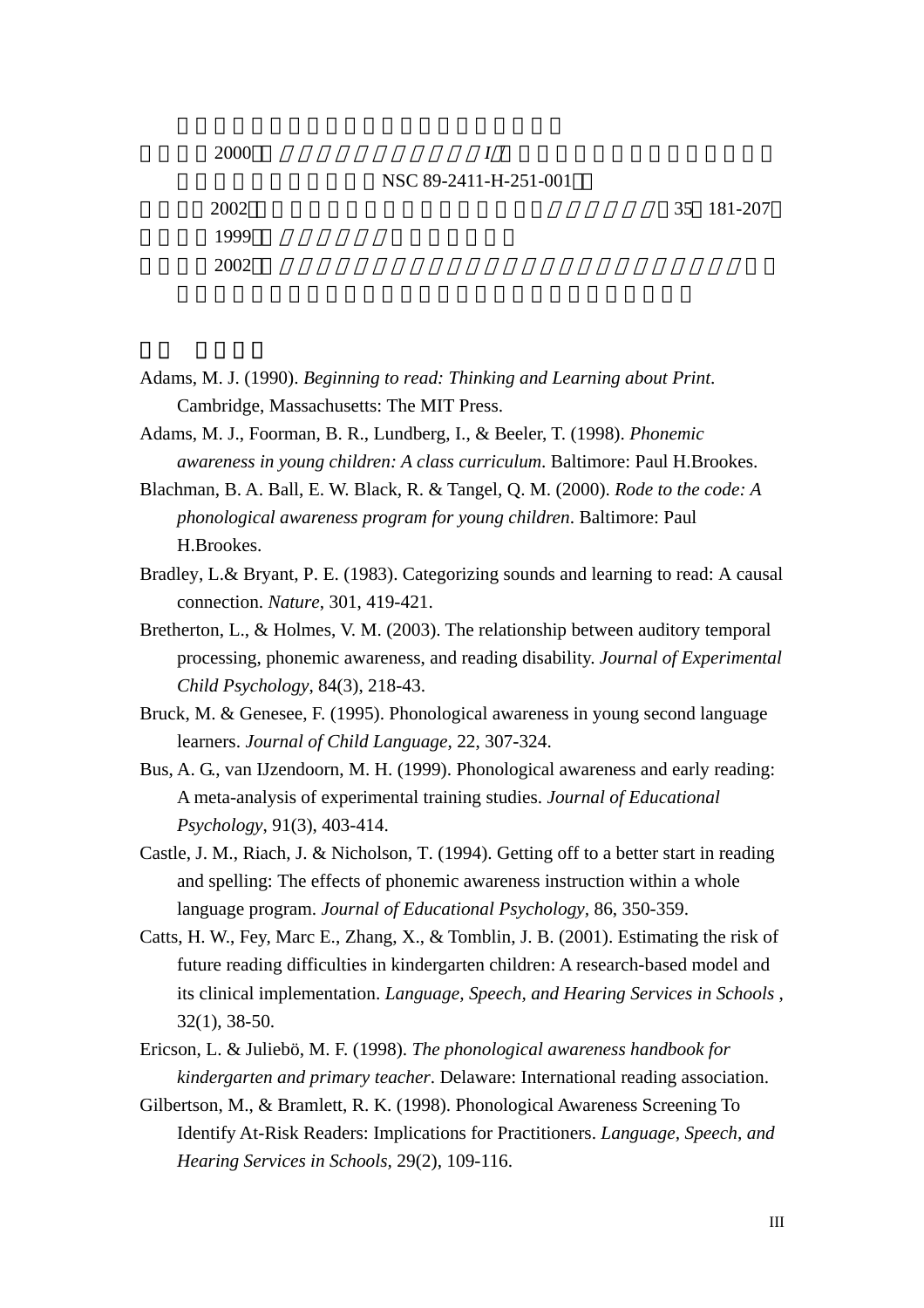- Gillam, R. B., & van Kleeck, A. (1996)*.* Phonological awareness training and short-term working memory: Clinical implications. *Topics in Language Disorders*, 17, 72-81.
- Gillon, G. T. (2004). *Phonological awareness: From research to practice*. NY: Guilford Press.
- Goldsworthy, C. L. (1998). *Sourcebook of phonological awareness activities: children's classic literature*. San Diego: Singular.
- Gottardo, A., Yan, B., Siegel, L. S., Wade-Woolley, L. (2001). Factors related to English reading performance in children with Chinese as a first language: More evidence of cross-language transfer of phonological processing. *Journal of Educational Psychology*. 93 (3), 530-542.
- Gunning, T. G. (1996). *Creating Reading Instruction for All Children*, 2nd Ed. Boston: Allyn and Bacon.
- Hu, C. F. (2000). Some questions you may ask about phonics. *Hwa Kang Journal of Foreign Language and Literature, 7,* 161-172*.*.
- Hu, C. F., & Kai, I-Hsin. (2000). Training phonemic awareness: Some theoretical and practical concerns. *Proceedings of the Seventeenth Conference on English Teaching and Learning in the Republic of China* (pp 506-516). Taipei: Crane.
- Liberman, I.Y., Shankweiler, D., Fischer, F.W. & Carter, B. (1974). Expicit syllable and phoneme segmantation in the young child. *Journal of Experimental Child Psychology*, 18, 201-212.
- Lonigan, C. J., Burgess, S. R. Anthonry, J. L., & Barker, T. A. (1998). Development of phonological sensitivity in 2- to 5-year-old children. *Journal Of Educational Psychology*, 90(2), 294-311.
- MacDonald, G. W., & Cornwall, A. (1995). The Relationship between Phonological Awareness and Reading and Spelling Achievement Eleven Years Later. *Journal of Learning Disabilities*, 28(8), 523-527.
- McBride-Chang, C. (1995). What is phonological awareness? *Journal of Educational*, 87, 179-192.
- Mody, M. (2003). Phonological Basis in Reading Disability: A Review and Analysis of the Evidence. *Reading and Writing: An Interdisciplinary Journal* , 16, 21-39.
- O'Connor, R. E., Notari-Syverson, A. R., & Vadasy, P F. (1996)*.* Ladders to literacy: the effects of teacher-led phonological activities for kindergarten children with and without disabilities. *Exceptional Children,* 63, 117.
- Rayner, K., & Pollatsek, A. (1989). *The psychology of reading*. Englewood Cliffs, NJ : Prentice Hall.
- Shu, H., Anderson, R. C., & Wu, N. (2000). Phonetic awareness: knowledge of orthography-phonology relationship in the character acquisition of Chinese